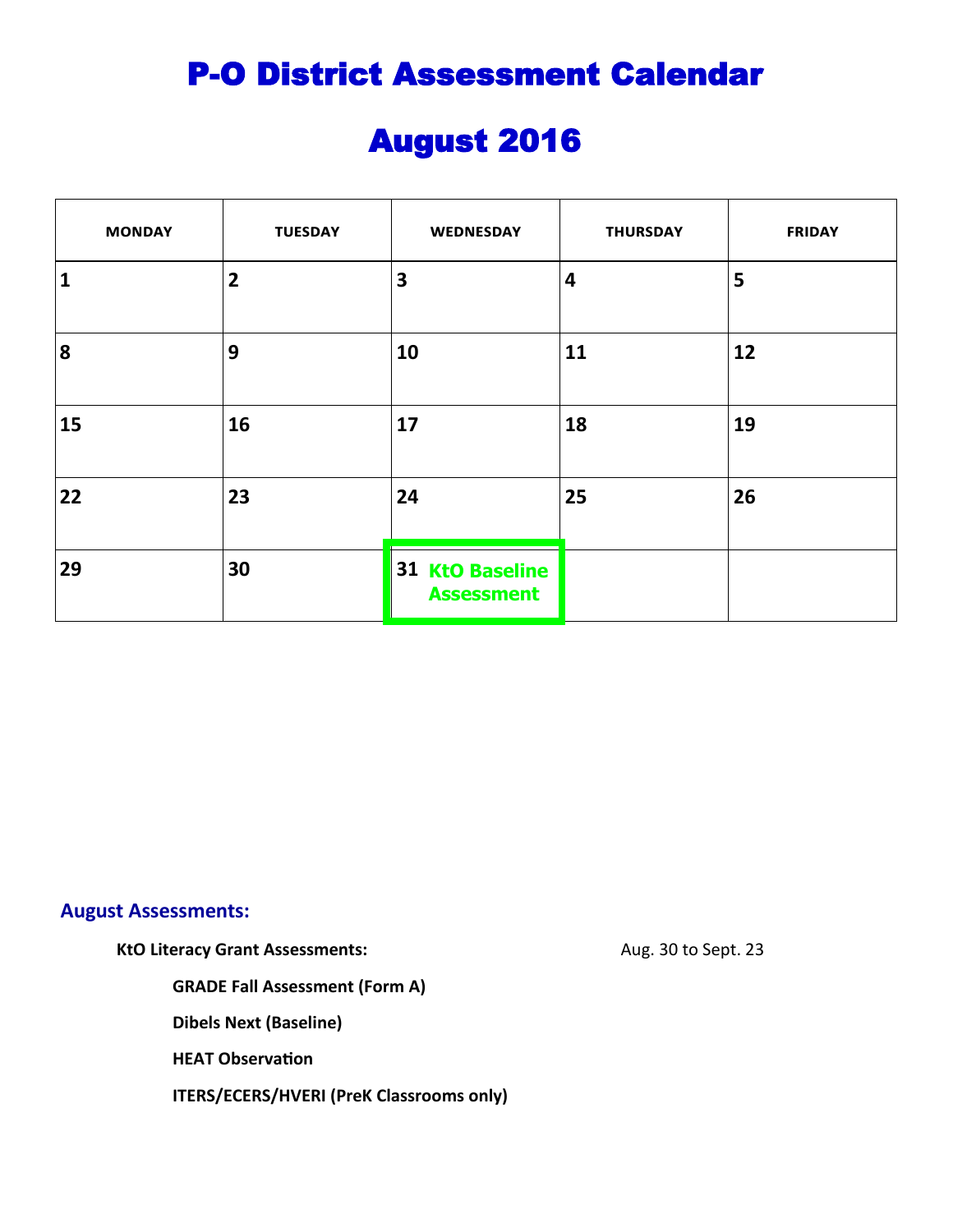# September 2016

| <b>MONDAY</b> | <b>TUESDAY</b> | WEDNESDAY                                            | <b>THURSDAY</b>                          | <b>FRIDAY</b>                           |
|---------------|----------------|------------------------------------------------------|------------------------------------------|-----------------------------------------|
|               |                | <b>KtO Baseline Assessment Window</b>                | $\overline{\mathbf{1}}$                  | $\overline{2}$                          |
| 5             | $\overline{6}$ | $\overline{7}$                                       | 8<br><b>4Sight Assessment (Baseline)</b> | 9                                       |
| <b>12</b>     | 13             | 14                                                   | 15                                       | 16                                      |
| $\vert$ 19    | 20             | 21<br><b>District Writing Assessment (Narrative)</b> | 22                                       | 23<br><b>Clay</b><br><b>Assessments</b> |
| 26            | 27             | 28                                                   | 29                                       | 30                                      |

#### **September Assessments:**

| <b>KtO Literacy Grant Assessments:</b>          | Aug. 30 to Sept. 23 |
|-------------------------------------------------|---------------------|
| <b>GRADE Fall Assessment (Form A)</b>           |                     |
| <b>Dibels Next (Baseline)</b>                   |                     |
| <b>HEAT Observation</b>                         |                     |
| <b>ITERS/ECERS/HVERI (PreK Classrooms only)</b> |                     |
| 4Sight Assessment (#1-Baseline)                 | Sept. 6 to 9        |
| <b>District Writing Assessment (Narrative)</b>  | Sept. 19 to 23      |
| <b>Clay Assessments</b>                         | Sept. 23 (Due)      |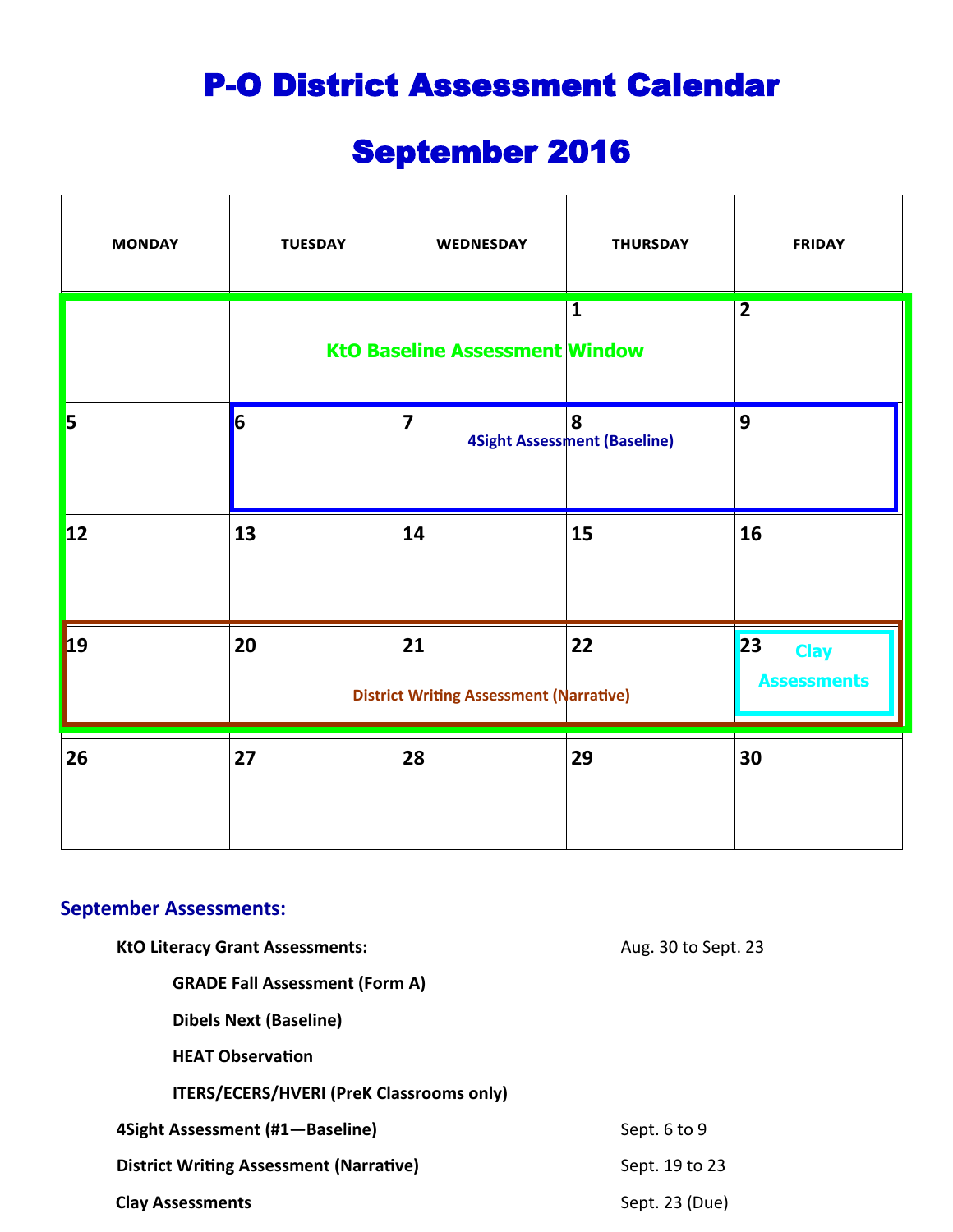## October 2016

| <b>MONDAY</b>           | <b>TUESDAY</b>          | WEDNESDAY | <b>THURSDAY</b>  | <b>FRIDAY</b>           |
|-------------------------|-------------------------|-----------|------------------|-------------------------|
| $\overline{\mathbf{3}}$ | $\overline{\mathbf{4}}$ | 5         | $\boldsymbol{6}$ | $\overline{\mathbf{z}}$ |
| 10                      | 11                      | $12$      | 13               | 14                      |
| 17                      | 18                      | 19        | 20               | 21                      |
| 24                      | 25                      | 26        | 27               | 28                      |
| 31<br>4Sight (#2)       |                         |           |                  |                         |

#### **October Assessments:**

**4Sight Assessment (#2) CDENTIFY CONTENT CONTENT OCT.** 31 to Nov. 4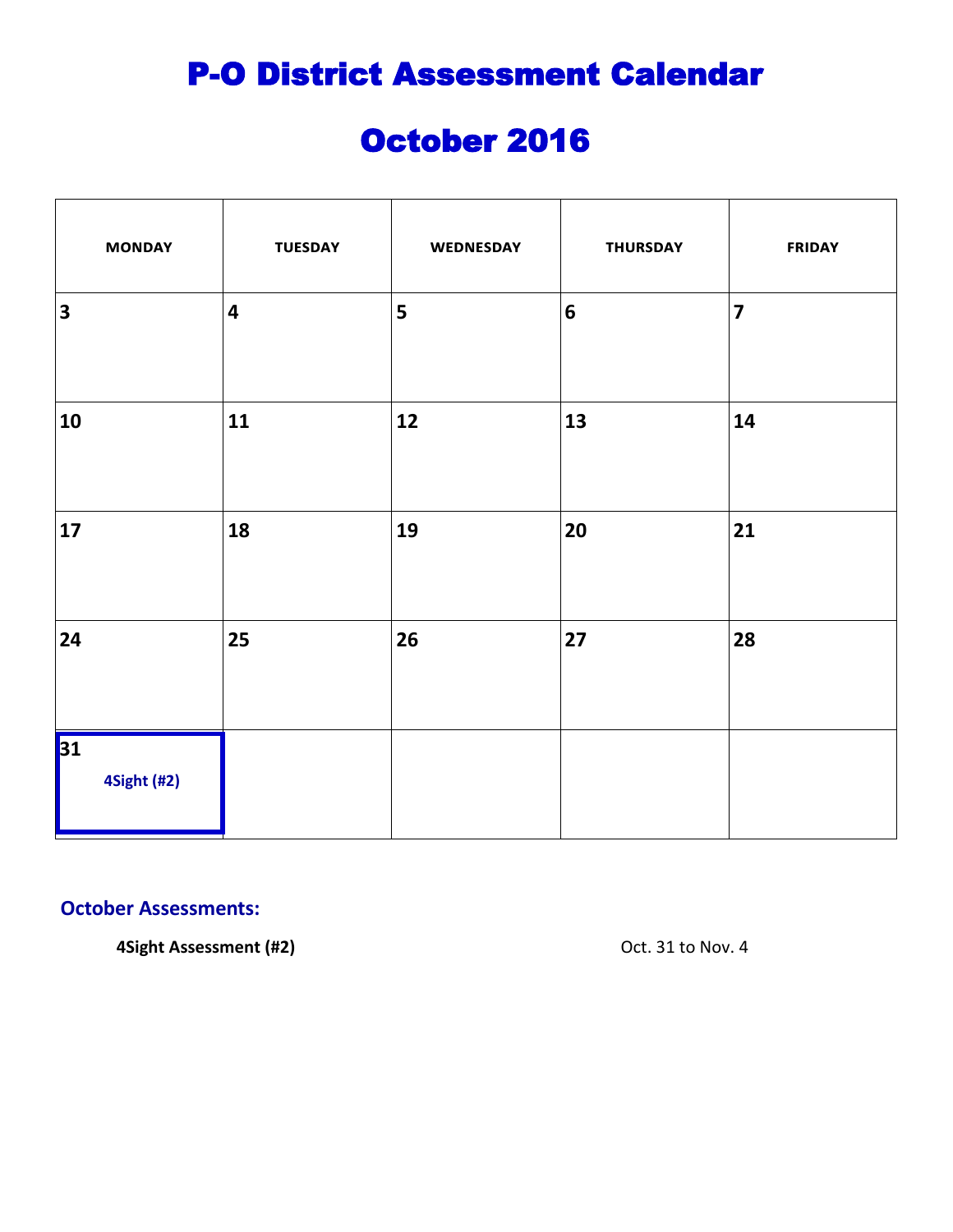# November 2016

| <b>MONDAY</b>           | <b>TUESDAY</b>          | WEDNESDAY                                | <b>THURSDAY</b>         | <b>FRIDAY</b>                                                      |
|-------------------------|-------------------------|------------------------------------------|-------------------------|--------------------------------------------------------------------|
|                         | $\overline{\mathbf{1}}$ | $\overline{2}$<br>4Sight Assessment (#2) | $\overline{\mathbf{3}}$ | $\overline{\mathbf{4}}$<br><b>KtO Data</b><br>due to<br><b>PDE</b> |
| $\overline{\mathbf{z}}$ | 8                       | $\overline{9}$                           | 10                      | 11                                                                 |
| 14                      | 15                      | 16                                       | 17                      | 18                                                                 |
| 21                      | 22                      | 23                                       | 24                      | 25                                                                 |
| 28                      | 29                      | 30                                       |                         |                                                                    |

#### **November Assessments:**

**4Sight Assessment (#2) CDENTIFY CONTROLLER ASSESSMENT (#2)** Oct. 31 to Nov. 4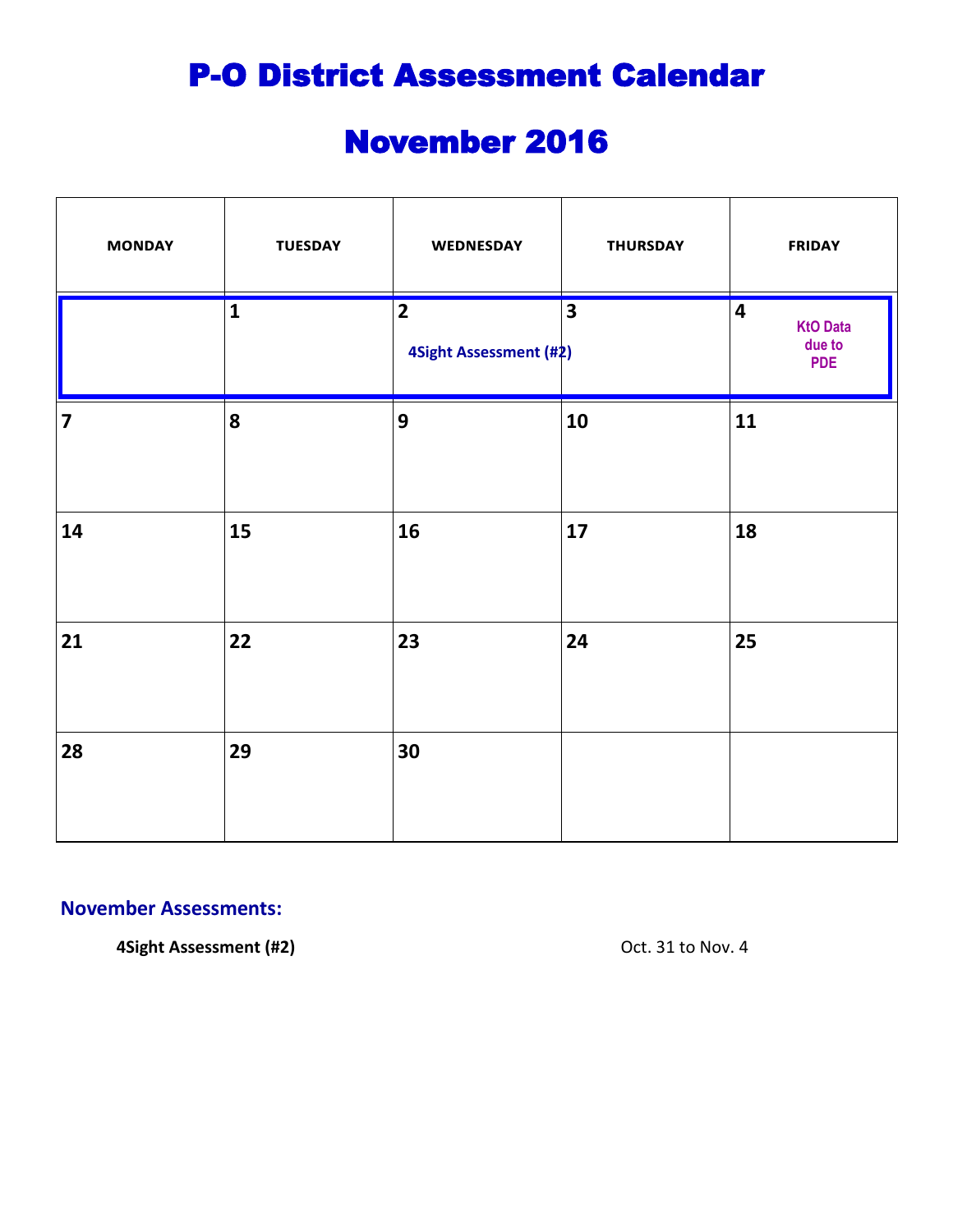### December 2016

| <b>MONDAY</b> | <b>TUESDAY</b> | WEDNESDAY                                                      | <b>THURSDAY</b> | <b>FRIDAY</b>  |
|---------------|----------------|----------------------------------------------------------------|-----------------|----------------|
|               |                |                                                                | $\mathbf{1}$    | $\overline{2}$ |
| 5             | 6              | $\overline{\mathbf{z}}$<br>Keystone Exam-Winter Window-Wave #1 | 8               | 9              |
| 12            | 13             | 14                                                             | 15              | 16             |
| 19            | 20             | 21                                                             | 22              | 23             |
| 26            | 27             | 28                                                             | 29              | 30             |

#### **December Assessments:**

**Keystone Exam (Winter Window—Wave #1)** Dec. 5 to 16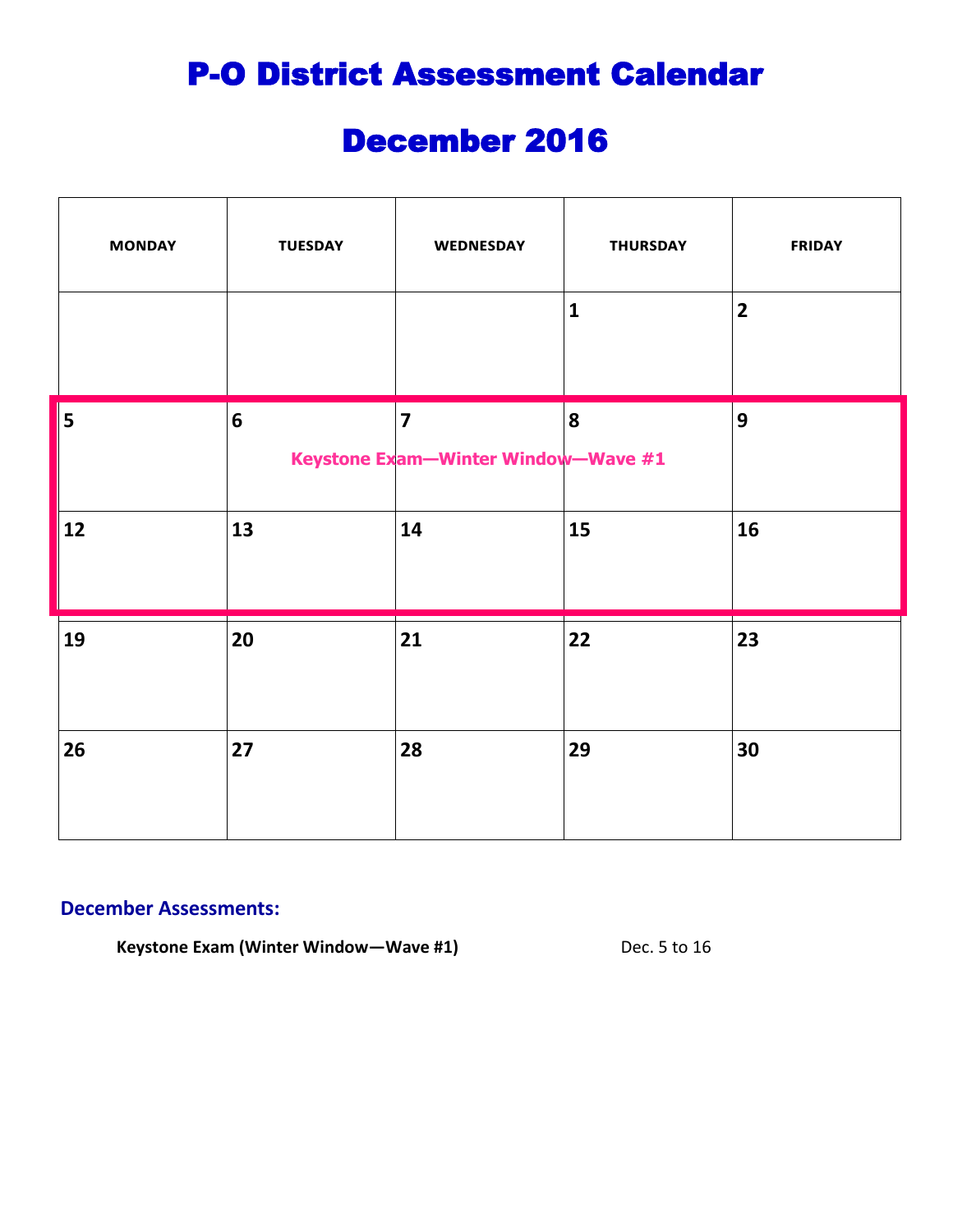# January 2017

| <b>MONDAY</b>                                    | <b>TUESDAY</b> | <b>WEDNESDAY</b>                                                 | <b>THURSDAY</b> | <b>FRIDAY</b>   |
|--------------------------------------------------|----------------|------------------------------------------------------------------|-----------------|-----------------|
| $\vert$ 2                                        | 3              | $\overline{\mathbf{4}}$<br>KtO Mid-Year Assessment Window        | 5               | $6\phantom{1}6$ |
| $\vert$ 9                                        | 10             | 11<br>Keystone Exam-Winter Window-Wave #2                        | 12              | 13              |
| <b>16</b>                                        | $\mathbf{17}$  | 18<br>4Sight Assessment (#3)                                     | 19              | 20              |
| $\sqrt{3}$<br><b>Keystone-</b><br><b>Wave #2</b> | 24             | 25<br><b>District Writing Assessment (Opinion/Argumentative)</b> | 26              | 27              |
| 30                                               | 31             |                                                                  |                 |                 |

#### **January Assessments:**

| <b>KtO Literacy Grant Assessments:</b>              | Jan. 2 to 27  |
|-----------------------------------------------------|---------------|
| <b>GRADE Winter Assessment (Form A)</b>             |               |
| <b>Dibels Next (Middle)</b>                         |               |
| Keystone Exam (Winter Window-Wave #2)               | Jan. 9 to 23  |
| 4Sight Assessment (#3)                              | Jan. 17 to 20 |
| District Writing Assessment (Opinion/Argumentative) | Jan. 23 to 27 |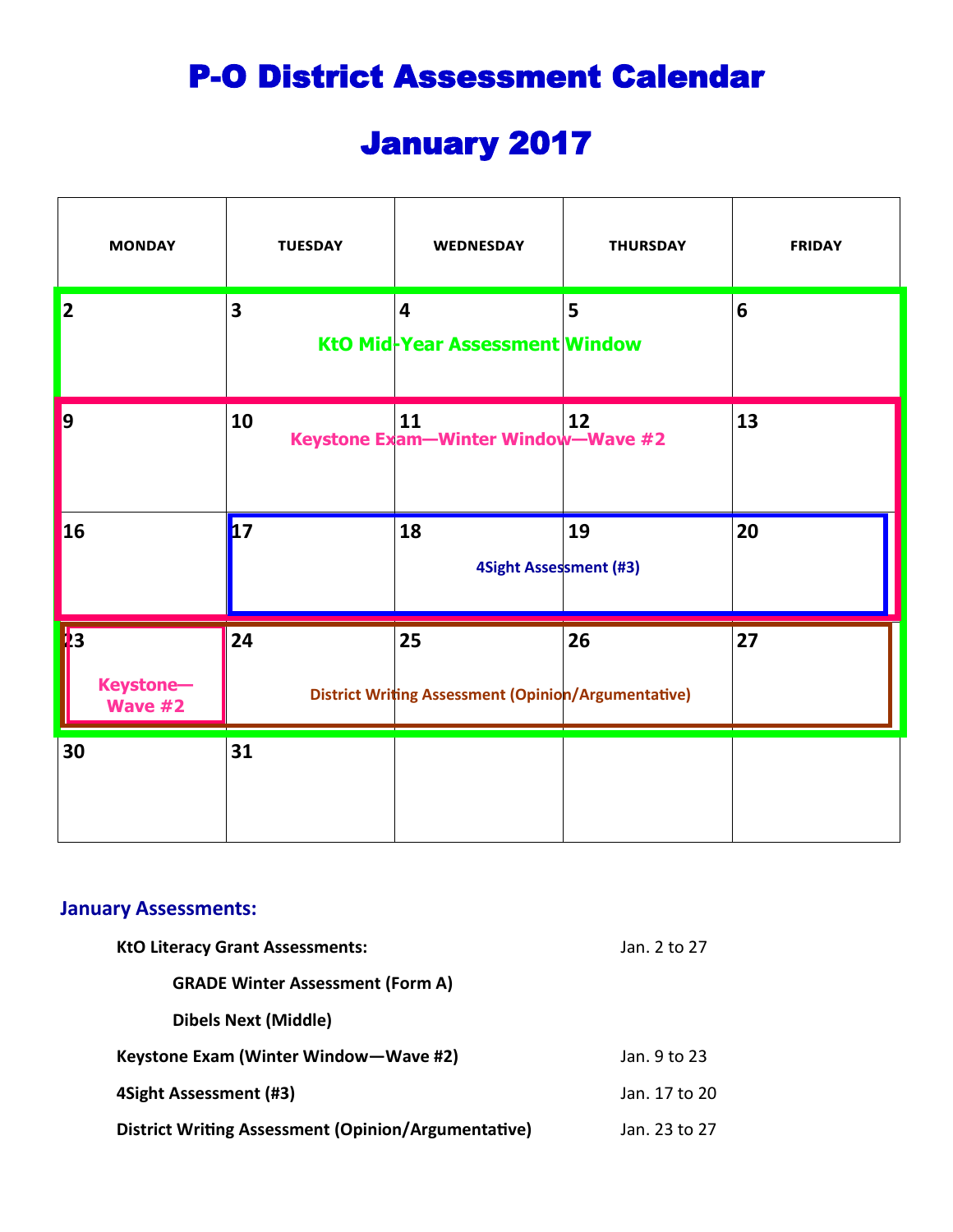# February 2017

| <b>MONDAY</b>    | <b>TUESDAY</b>          | WEDNESDAY    | <b>THURSDAY</b>         | <b>FRIDAY</b>                                                      |
|------------------|-------------------------|--------------|-------------------------|--------------------------------------------------------------------|
|                  |                         | $\mathbf{1}$ | $\overline{\mathbf{2}}$ | $\overline{\mathbf{3}}$<br><b>KtO Data</b><br>due to<br><b>PDE</b> |
| $\boldsymbol{6}$ | $\overline{\mathbf{z}}$ | 8            | $\mathbf{9}$            | 10                                                                 |
| 13               | 14                      | 15           | 16                      | 17                                                                 |
| 20               | 21                      | 22           | 23                      | 24                                                                 |
| 27               | 28                      |              |                         |                                                                    |

#### **February Assessments:**

**NONE**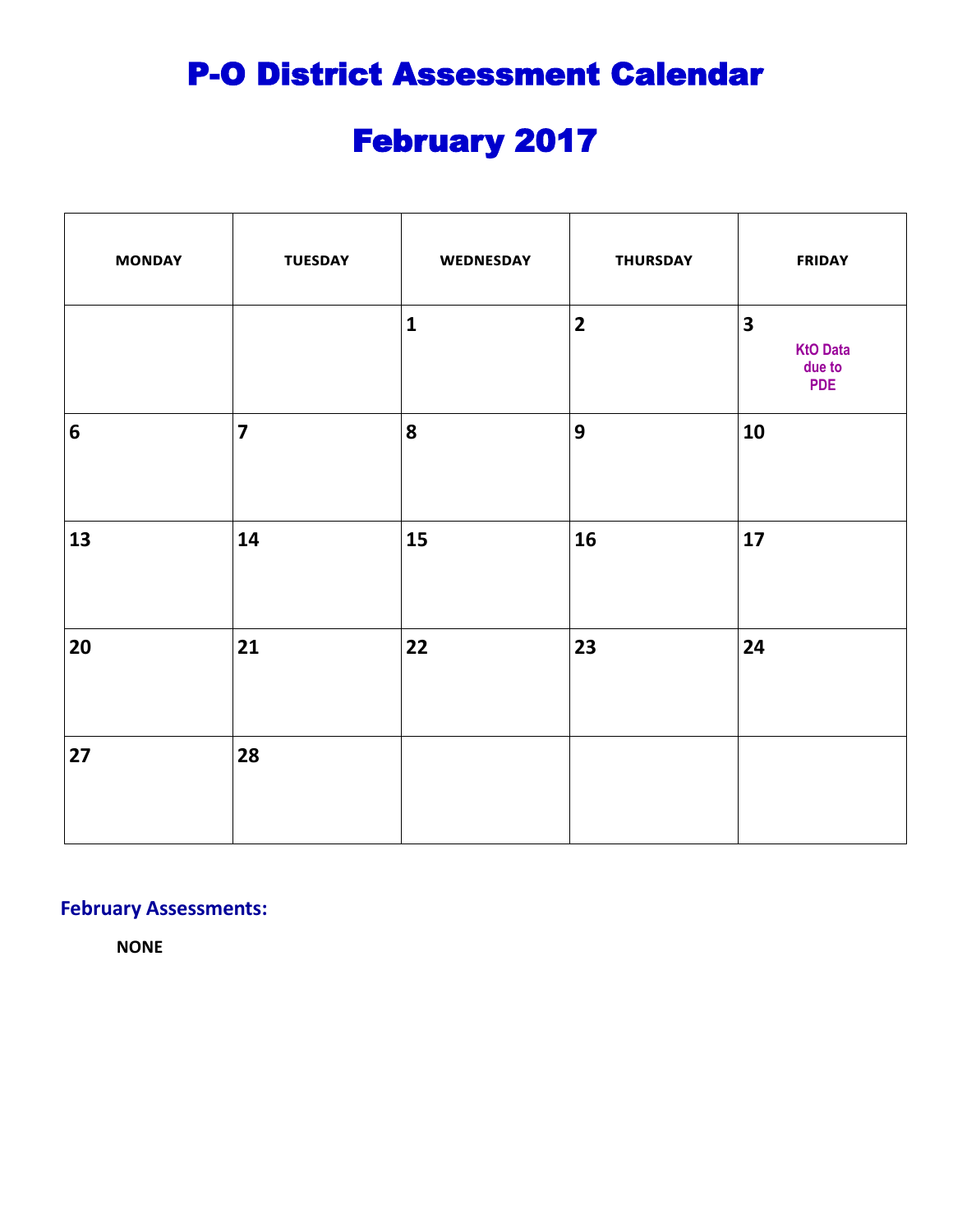# March 2017

| <b>MONDAY</b>  | <b>TUESDAY</b>          | WEDNESDAY                    | <b>THURSDAY</b>         | <b>FRIDAY</b>           |
|----------------|-------------------------|------------------------------|-------------------------|-------------------------|
|                |                         | $\mathbf{1}$                 | $\overline{\mathbf{2}}$ | $\overline{\mathbf{3}}$ |
| $6\phantom{1}$ | $\overline{\mathbf{z}}$ | 8                            | $\mathbf{9}$            | 10                      |
| $\vert$ 13     | 14                      | 15<br>4Sight Assessment (#4) | 16                      | 17                      |
| 20             | 21                      | 22                           | 23                      | 24                      |
| 27             | 29                      | 29                           | 30                      | 31                      |

#### **March Assessments:**

**4Sight Assessment (#4)** Mar. 13 to 17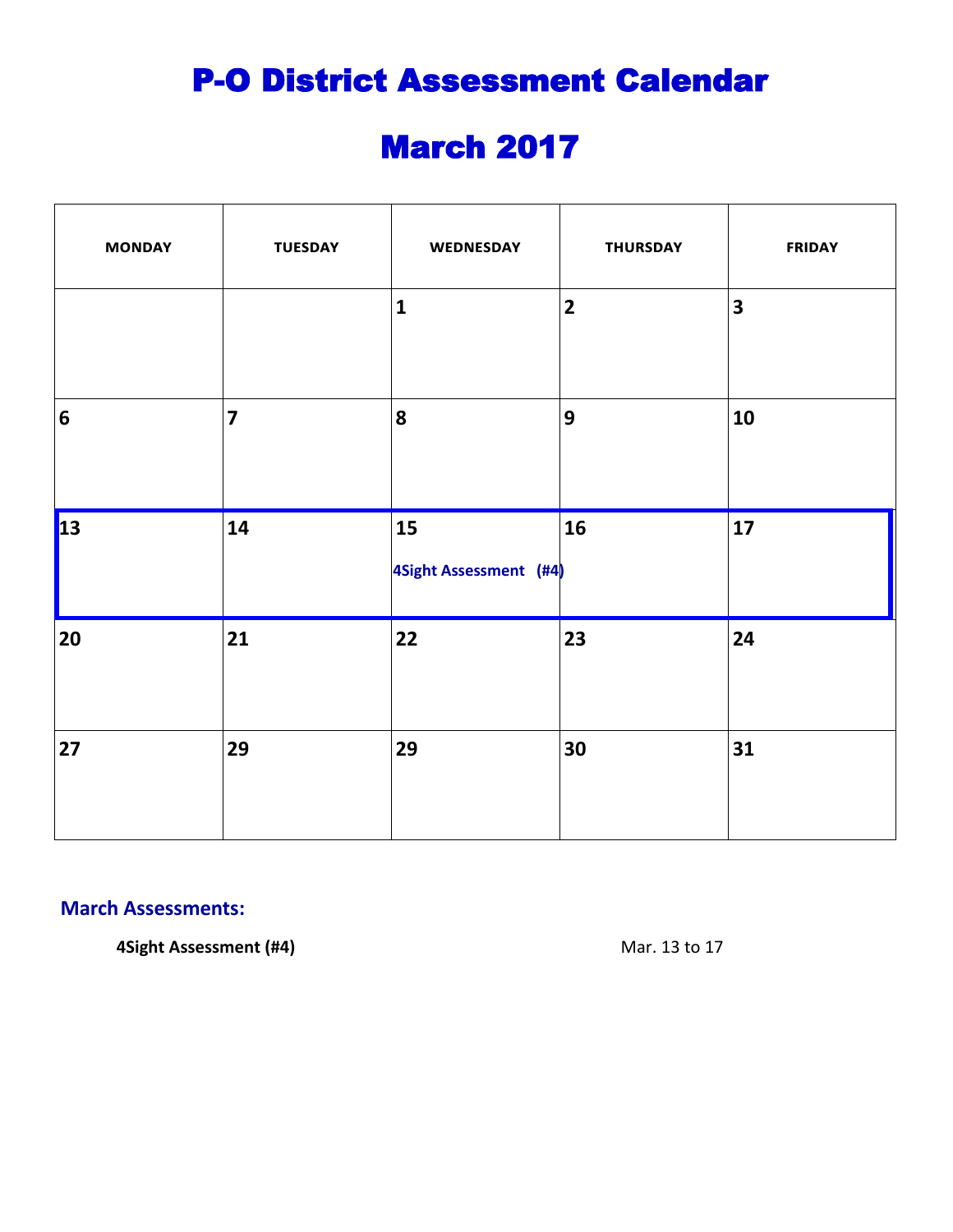# April 2017

| <b>MONDAY</b>           | <b>TUESDAY</b> | WEDNESDAY                                                            | <b>THURSDAY</b> | <b>FRIDAY</b>           |
|-------------------------|----------------|----------------------------------------------------------------------|-----------------|-------------------------|
| $\overline{\mathbf{3}}$ | $\overline{4}$ | $\overline{\mathbf{5}}$<br><b>PSSA--Language Arts--Grades 3 to 8</b> | $\overline{6}$  | $\overline{\mathbf{z}}$ |
| 10                      | 11             | 12                                                                   | 13              | 14                      |
| 17                      | 18             | 19                                                                   | 20              | 21                      |
| 24                      | 25             | 26<br><b>PSSA--Math--Grades 3 to 8</b>                               | 27              | 28                      |
|                         |                |                                                                      |                 |                         |

#### **April Assessments:**

**PSSA—Language Arts (Grades 3 to 8)** Apr. 3 to 7 **PSSA—Math (Grades 3 to 8)** Apr. 24 to 28

> **KtO ASSESSMENT NOTE: HVERI, ITERS, ECERS, and HEAT Observations for the end of the year may be done any time in the months of April and May.**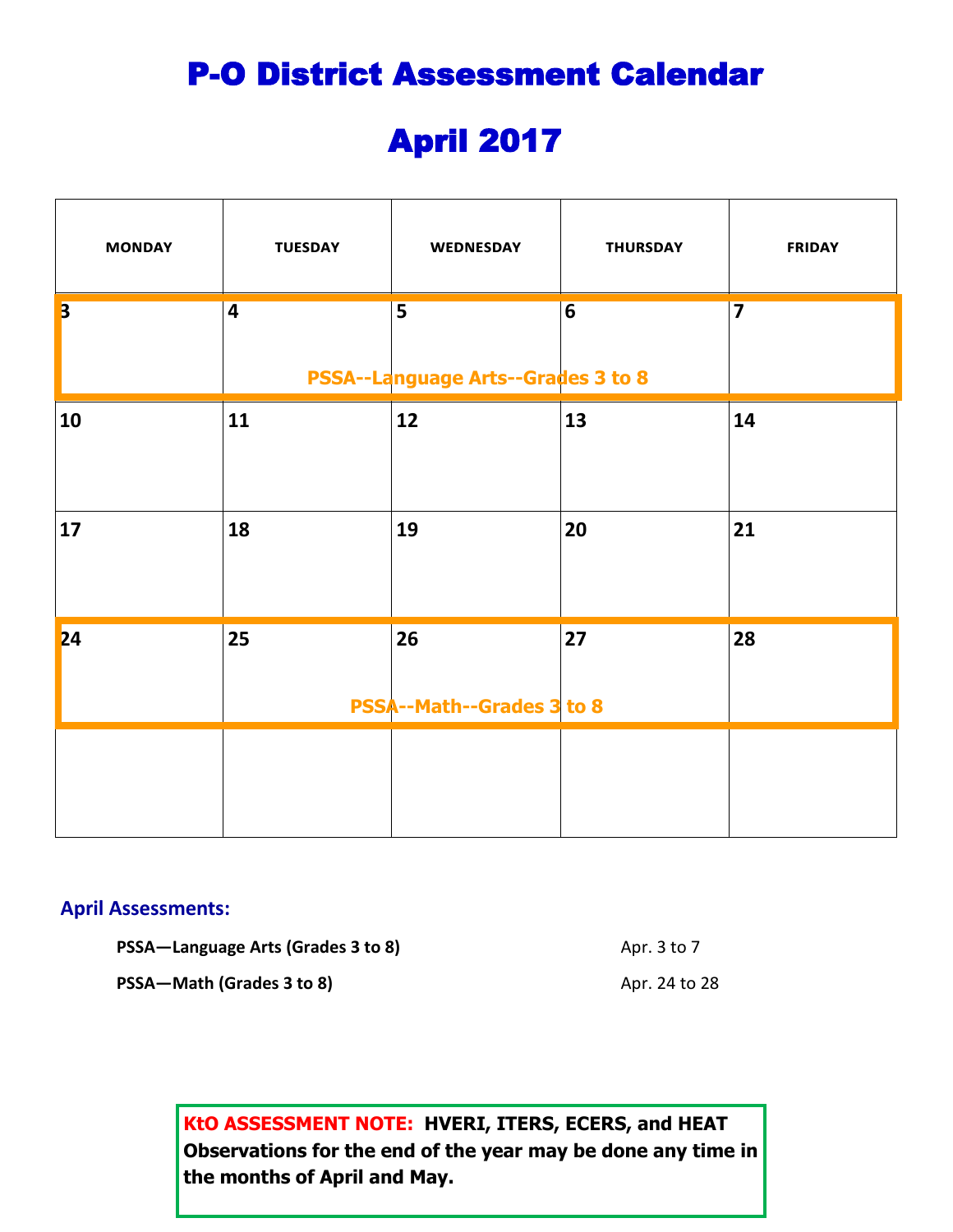### May 2017

| <b>MONDAY</b>                                                                                                          | <b>TUESDAY</b>                                                                                            | <b>WEDNESDAY</b>                                                                                                       | <b>THURSDAY</b>                                                                                         | <b>FRIDAY</b>                                                                                                |
|------------------------------------------------------------------------------------------------------------------------|-----------------------------------------------------------------------------------------------------------|------------------------------------------------------------------------------------------------------------------------|---------------------------------------------------------------------------------------------------------|--------------------------------------------------------------------------------------------------------------|
| T<br><b>AP Exams</b><br><b>Chemistry</b><br><b>Environ. Science</b><br><b>Psychology</b>                               | Z<br><b>AP Exams</b><br>Comp. Science A<br><b>Spanish Lang/Culture</b><br><b>Art History</b><br>Physics 1 | <b>PSSA-Science--Grades</b><br><b>AP Exams</b><br><b>English Lit/Composition</b><br>Japanese Lang/Culture<br>Physics 2 | 488<br><b>AP Exams</b><br><b>U.S. Govt. &amp; Politics</b><br><b>Chinese Lang/Culture</b>               | 5<br><b>AP Exams</b><br><b>German Lang/Culture</b><br><b>U.S. History</b><br><b>Comp. Science Principles</b> |
| 8                                                                                                                      | <b>District Writing</b><br>9                                                                              | Assessment (Informative/Expository)                                                                                    |                                                                                                         | 12                                                                                                           |
| <b>AP Exams</b><br><b>Biology</b><br><b>Music Theory</b><br><b>Physics C: Mechanics</b><br>Physics C: Elect. & Magnet. | <b>AP Exams</b><br><b>Calculus AB &amp; BC</b><br>French Lang/Culture<br>Spanish Lit/Culture              | <b>AP Exams</b><br><b>English Lang/Composition</b><br>Italian Lang/Culture<br><b>Macroeconomics</b>                    | <b>AP Exams</b><br><b>Comparative Govt. &amp; Politics</b><br><b>World History</b><br><b>Statistics</b> | <b>AP Exams</b><br><b>Human Geography</b><br>Microeconomics<br><b>European History</b><br>Latin              |
| 15                                                                                                                     | 16                                                                                                        | 17                                                                                                                     |                                                                                                         |                                                                                                              |
|                                                                                                                        |                                                                                                           | <b>Keystone Exam-Spring Window</b>                                                                                     | 18                                                                                                      | 19                                                                                                           |
|                                                                                                                        |                                                                                                           | <b>KtO End-of-Year Assessment Window</b>                                                                               |                                                                                                         |                                                                                                              |
| 22                                                                                                                     | 23                                                                                                        | 24                                                                                                                     | 25                                                                                                      | <b>26</b>                                                                                                    |
|                                                                                                                        |                                                                                                           | <b>Keystone Exam-Spring Window</b>                                                                                     |                                                                                                         | <b>Clay</b><br><b>Assessments</b>                                                                            |

**AP Exams** listed in **bold red italics** are for courses offered at P-O.

#### **May Assessments:**

| PSSA-Science (Grades 4 & 8)                                 | May 1 to 5   |
|-------------------------------------------------------------|--------------|
| <b>KtO Literacy Grant Assessments:</b>                      | May 1 to 19  |
| <b>GRADE Spring Assessment (Form B)</b>                     |              |
| <b>Dibels Next (End)</b>                                    |              |
| <b>HEAT Observation</b>                                     |              |
| <b>ITERS/ECERS/HVERI (PreK Classrooms only)</b>             |              |
| <b>District Writing Assessment (Informative/Expository)</b> | May 8 to 12  |
| <b>Keystone Exam (Spring Window)</b>                        | May 15 to 26 |
| <b>Clay Assessments</b>                                     | May 26 (Due) |